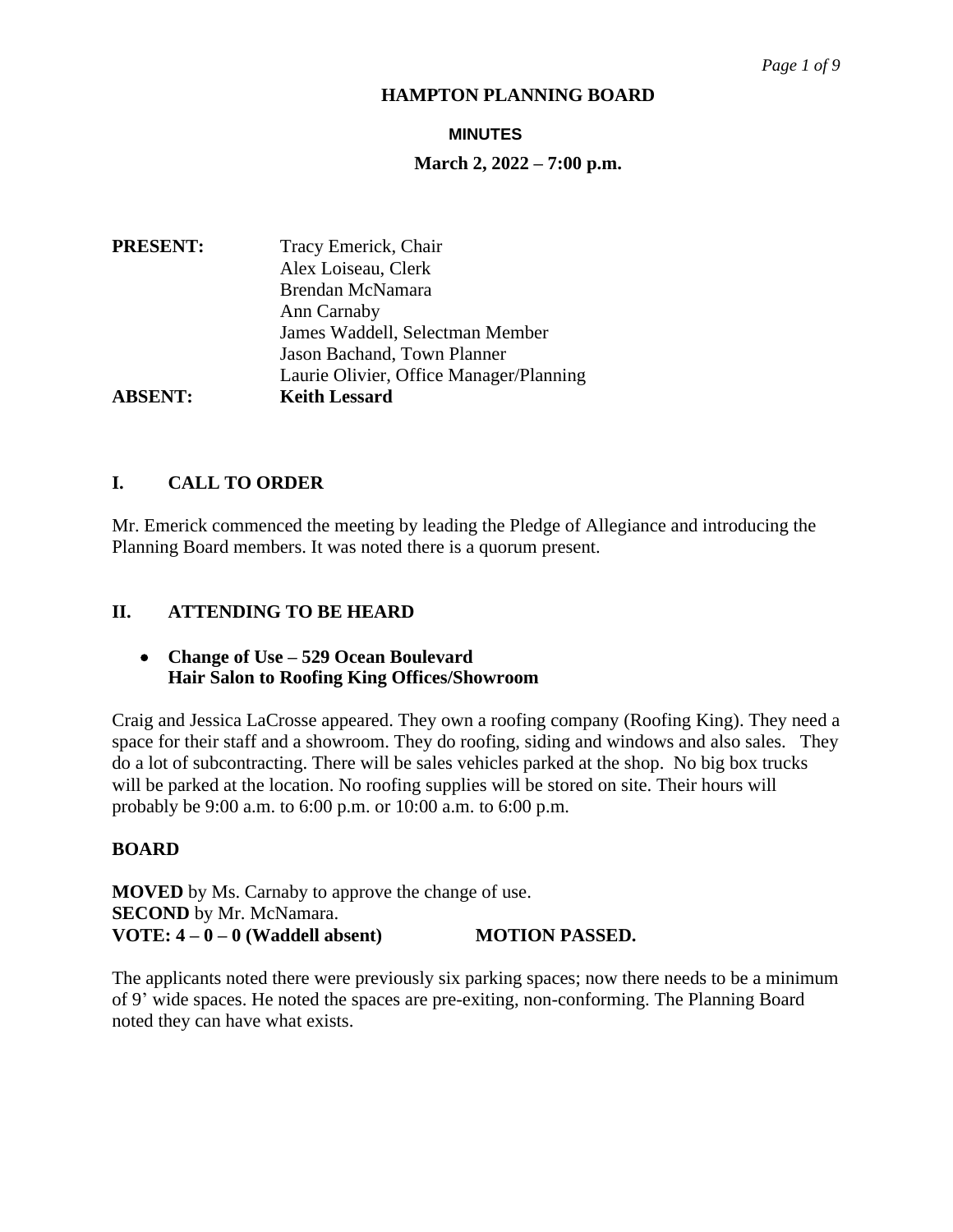# **MINUTES**

# **March 2, 2022 – 7:00 p.m.**

# **III. NEW PUBLIC HEARINGS**

# **22-007 192 North Shore Road**

Map: 134 Lot: 12 Applicant: Lisa Shea Owner of Record: Lisa and Brian Shea Wetlands Permit: Raze existing dwelling that is 27' from edge of wetland and build new dwelling. New dwelling to be 45' from edge of wetland.

Henry Boyd, Millennium Engineering, appeared. Mr. Boyd discussed the existing structure. The majority is within the 50' buffer. They asked for relief since the house was moved forward. The new house will only have 26 square feet in the buffer.

(Jim Waddell appeared).

There may have been drainage concerns at the ZBA meeting. A pervious paver driveway will be installed. Roof run off was discussed. Wetland plantings were discussed.

# **BOARD PUBLIC BOARD**

Mr. Bachand has nothing to add, and noted it is an improvement over the existing conditions. He recommends approval with the stipulations in the Conservation Commission's letter dated February 22, 2022.

**MOVED** by Mr. Loiseau with the stipulations in Conservation Commission letter dated February 22, 2022. **SECOND** by Mr. McNamara. **VOTE:**  $5-0-0$  **MOTION PASSED.** 

#### **22-008 968 Ocean Boulevard**

Map: 152 Lot: 22 Applicant: Bob and Joan Gagalis Owner of Record: Joan Gagalis, Trustee of Joan M. Gagalis Revocable Trust Wetlands Permit: Repair existing sea wall in kind with no expansion. Stone steps to be installed using existing boulders.

The applicant was not present. The Board moved on to the next application.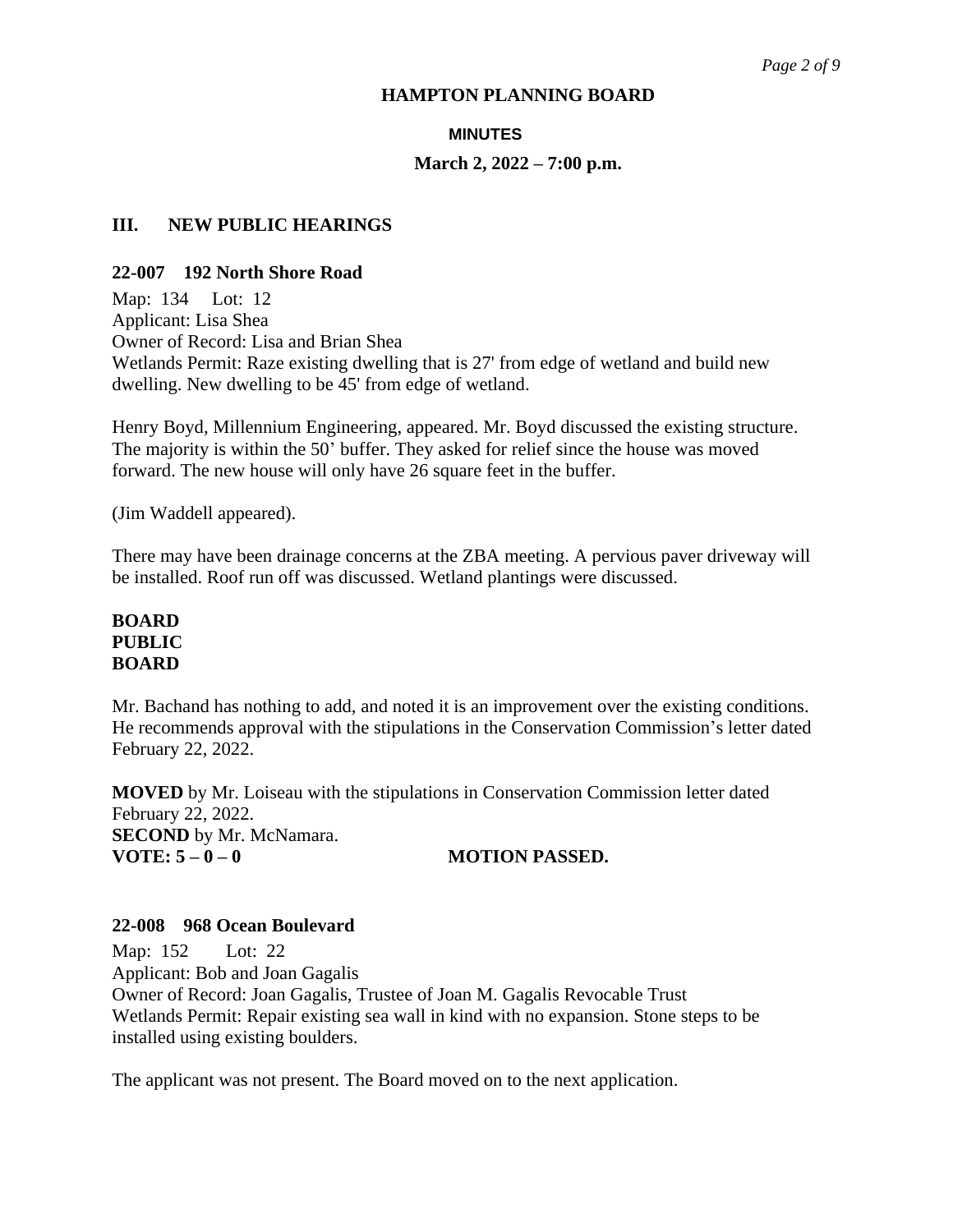#### **MINUTES**

#### **March 2, 2022 – 7:00 p.m.**

#### **22-009 1074 Ocean Blvd.**

Map: 98 Lot: 08 Applicant: Tanya Hovnanian Baghdassarian Owner of Record: Same Wetlands Permit: Repair Existing Seawall. Install steps and relocate and install pervious paths and patio. Landscaping and fence are included.

Ms. Baghdassarian appeared. She noted her representative, Mark West, is running late. Ms. Baghdassarian stated she is on Plaice Cove Beach. The previous owners did not have a set of stairs. They want to duplicate the stairs of the owners. The seawall needed repair; stones washed away. They want to build up the rocks.

Mr. Loiseau was on the site walk. She is working with a landscape architect. They are doing fencing and trees, impervious pavers. Everything came back positive with the DES.

Coastal plants have been rearranged. Ms. Baghdassarian received the Conservation Commission letter. Mr. Mark West arrived and he noted he has the letter from the Conservation Commission. The Commission was okay with the project and they will follow the conditions in the letter.

Mr. Loiseau noted the work is described in the letter; it is minor work.

# **BOARD PUBLIC**

Wendy and Chris Geier appeared, 2 Nor'East Lane. There is no problem with putting the stairs in or doing the sea wall. The fence going in along with trees will be in the 50' buffer. Mr. Geier discussed changing the vegetation. They could not touch their rosa ragusa back in their day. Putting in a fence and trees were discussed. He discussed significant storms. They are worried about the 50' buffer. There are no fences along that area. They want unobstructed views of the beach. Where the fence was going to go was shown. The trees can grow to substantial heights. The view could be blocked. He went on to the State assessment office. The value of their home was discussed. They do not like the landscape or the fence.

#### **BOARD**

Mr. West handed out an aerial photo. Her house is the most northern house on the beach. The abutter's house is out further than the ocean. No dune is in front of the abutters house either. The goal of the fence is to help get privacy from the house and not to impact any views. She does not want to look into their house. It won't block the abutters' views. She is not extending it down to the seawall.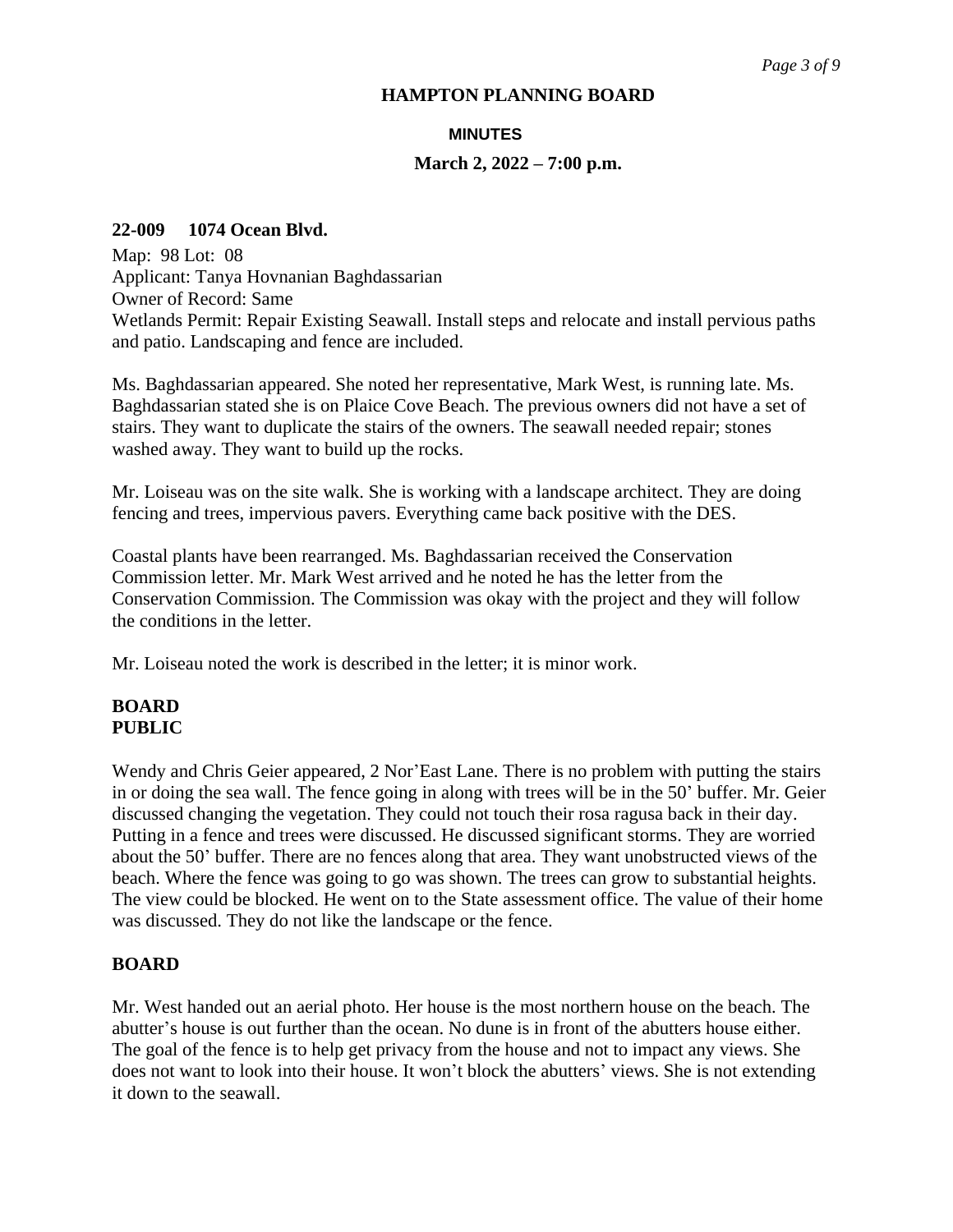#### **MINUTES**

# **March 2, 2022 – 7:00 p.m.**

Mr. Keier said the front of their house does not point to his Mom's house. He said it is setting a precedent. He asked how the water will be treated. If the fence damages his house, what happens was asked.

Ms. Geier said houses to the north are at the exact location as they are. Her fence and trees will block others' views also.

Ms. Baghdassarian said it is odd—the geography. All houses to the south are pretty much lined up. She discussed panoramic views. When she is in the house, she does not want to block anyone from the ocean. The fence does not even go over her windowsill. When she is in the living room, she is looking in/at their home.

Mr. West said the fence has to be raised off the ground so water can flow underneath.

Mr. Geier said the kitchen looks out that view. Ms. Baghdassarian said it is the side of the house. Mr. Emerick said she (Ms. Baghdassarian) can do to her property what she wants to do. Nobody is guaranteed a view per Mr. Emerick. She (Ms. Baghdassarian) can get permits to put a fence on her property.

Mr. Geier was told a decade ago to not touch the rosa ragusa. Mr. Emerick said she has an approved plan according to our statutes. Mr. Geier is talking about the 50' buffer.

The Conservation Commission letter was discussed. The Geiers went on the site walk.

Mr. West said they are putting two post holes in past the trees that exist next to the house. They are not ripping out any plants. They are making a pervious pathway.

Mr. Geier asked if they are going into the buffer zone.

Mr. McNamara said the Conservation Commission gives recommendations and the Planning Board votes on this. Mr. West said this project is turning pervious areas into impervious areas. They are reducing the size of driveway and there is a 38 percent reduction in impervious surface.

Mr. Loiseau said the Conservation Commission did not have a problem with the project. It is just two elevated poles in the buffer zone, but they were happy that other mitigation was offered to be done. Decreasing impervious area in the buffer zone and on site as well was discussed.

Mr. Waddell does not understand why a fence is needed; he knows they can do it, but why put a fence there was asked. The deck was right next door to the house. The applicant wants to look at her own fence and flowers rather than the neighbors' home and siding, etc.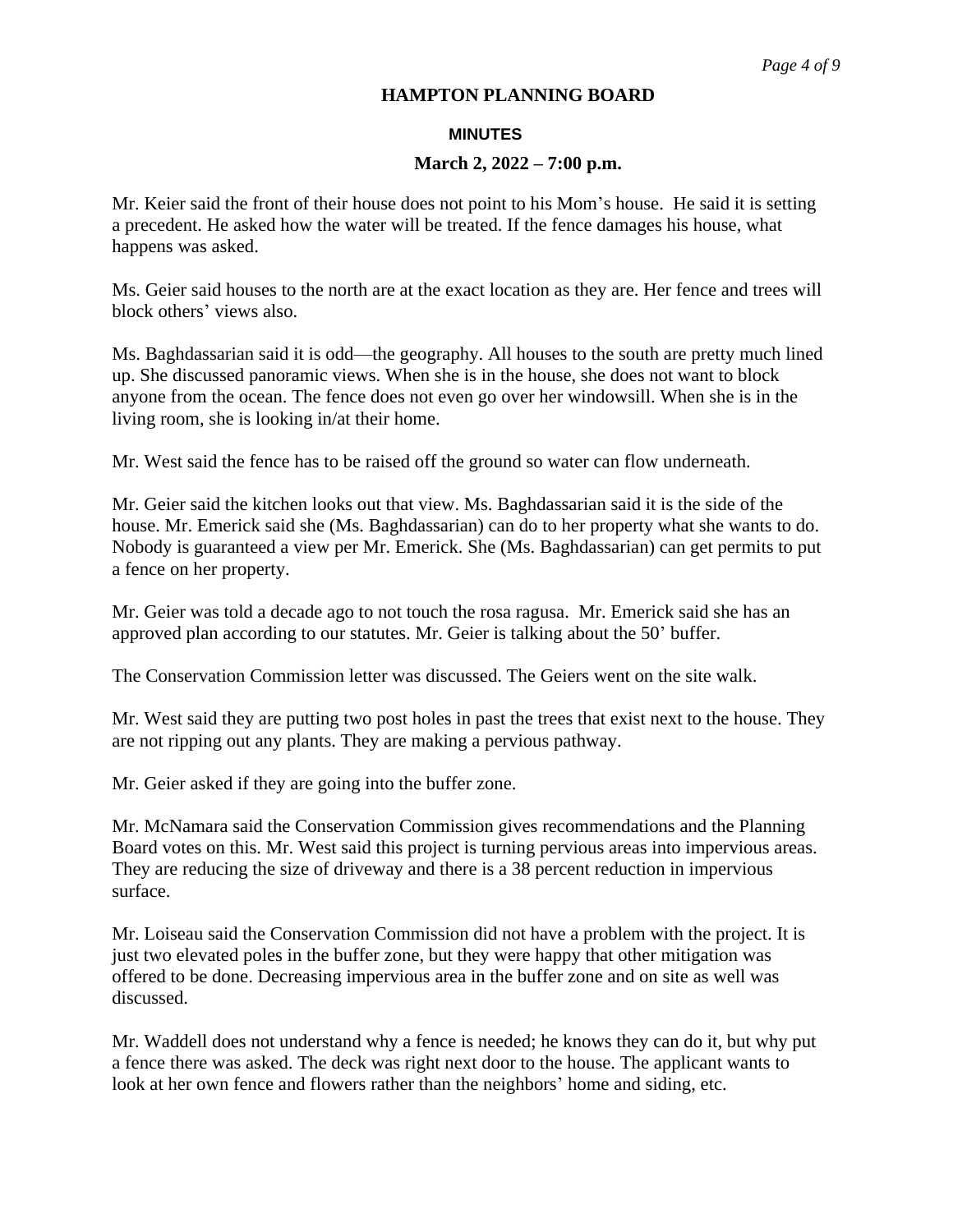#### **MINUTES**

# **March 2, 2022 – 7:00 p.m.**

Mr. Geier said water will be affected when water comes over. Managing water was discussed. They have 30 days to appeal if they wish per Mr. Emerick. It can be appealed to the Superior Court.

Ms. Geier asked about the height of the trees. Mr. Emerick said the view is not in our Zoning Regulations. Mr. Loiseau said if they were going outside of our Zoning Ordinance, it would be different. Everything in this project is falling within our zoning.

Ms. Baghdassarian asked about the 30 days; do they have to show cause. What is the process.

Mr. Robert Saltmarsh appeared, 1072 Ocean Boulevard. He noted the DES put a 50' buffer in place to protect the environment. He has been a taxpayer on this for 40 years. Regulations are to protect the environment and protect the views. If he were on the Board of Selectmen, he would be careful about ruining someone's view. Taxing at higher rates was discussed. His view starts at 2' above the ground.

# **BOARD**

**MOTION** by Mr. Loiseau to approve the Wetlands Permit along with the stipulations contained in the Conservation Commission's letter dated February 22, 2022. **SECOND** by Ms. Carnaby.

**VOTE: 3 – 2 (Waddell & McNamara) – 0 MOTION PASSED.**

The Planning Board went back to the application for 968 Ocean Blvd.

# **22-008 968 Ocean Boulevard**

Map: 152 Lot: 22 Applicant: Bob and Joan Gagalis Owner of Record: Joan Gagalis, Trustee of Joan M. Gagalis Revocable Trust Wetlands Permit: Repair existing sea wall in kind with no expansion. Stone steps to be installed using existing boulders.

Mr. Mark West appeared, West Environmental. This lot has access to work on the wall. There is room to work. They want to rebuild and repair the wall where there are woods. They are going to build stone steps into the wall. Everything will be done in the footprint of the existing wall. They received a permit from the DES.

**BOARD PUBLIC BOARD**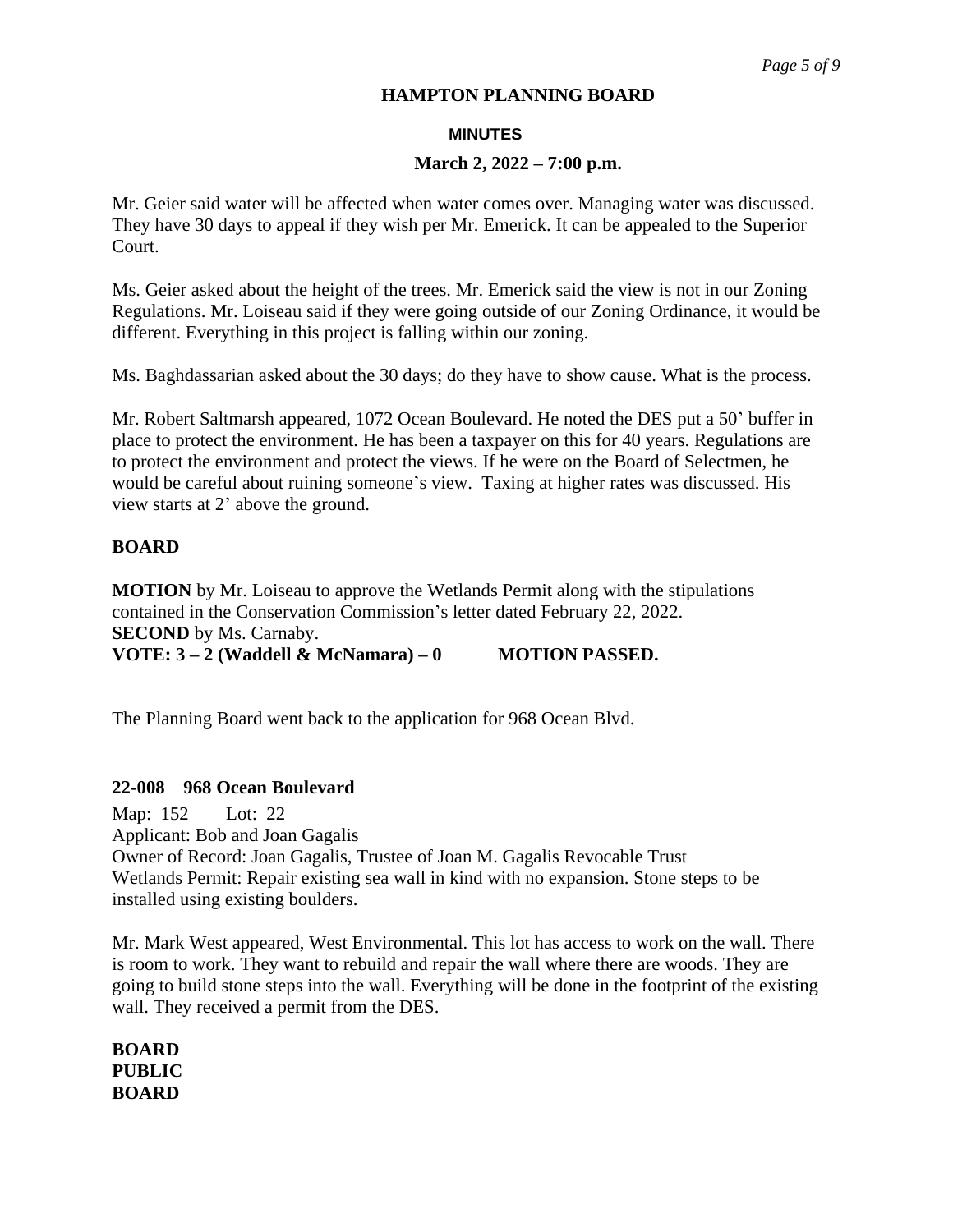#### **MINUTES**

# **March 2, 2022 – 7:00 p.m.**

Mr. Bachand recommends with conditions in the Conservation Commission letter dated February 22, 2022.

**MOVED** by Mr. Loiseau with the stipulations in the Conservation Commission letter (dated February 22, 2022).

**SECOND** by Mr. McNamara. **VOTE: 5 – 0 – 0 MOTION PASSED.**

# **IV. CONTINUED PUBLIC HEARINGS**

**21-043 132 Kings Highway (Units 1 & 2)** *(continued from September 1, 2021, October 6, 2021, and December 1, 2021 & February 2, 2022)* Map: 183 Lot: 30A

Applicant: Gary and Gail MacGuire, Trustees

Owners of Record: MacGuire Family 2020 Revocable Trust (Unit 2) and Eddy and Kathleen (Fleming) Clemente (Unit 1)

Wetlands Permit: Replace the existing decks on the duplex units with enclosed space. All improvements to occur within the limits of the existing decks and existing developed lawn area.

Mr. Doug MacGuire appeared. He is with The Dubay Group. He gave an updated plan in accordance with the request of the Conservation Commission. They went for a single variance and then were told they needed additional variances. They have obtained those variances.

The original plan had larger impacts. They showed additional deck space. They made changes. They eliminated the existing shed and eliminated the impervious patio area and location of the proposed decks. They are proposing a vegetated planting area where the original shed was to provide a more delineated separation between that and the existing wetland area.

# **BOARD**

Ms. Carnaby asked about the hatched area. That is the area they want to enclose. Ms. Carnaby asked about the existing decks. There is a larger deck below the smaller decks.

# **PUBLIC BOARD**

Mr. Loiseau was at the Conservation Commission meeting. The Commission had a lot of suggestions, and it looks like these are all included to make it work. Mr. Bachand agrees and recommends approval along with the stipulations contained in the Conservation Commission letter dated February 22, 2022.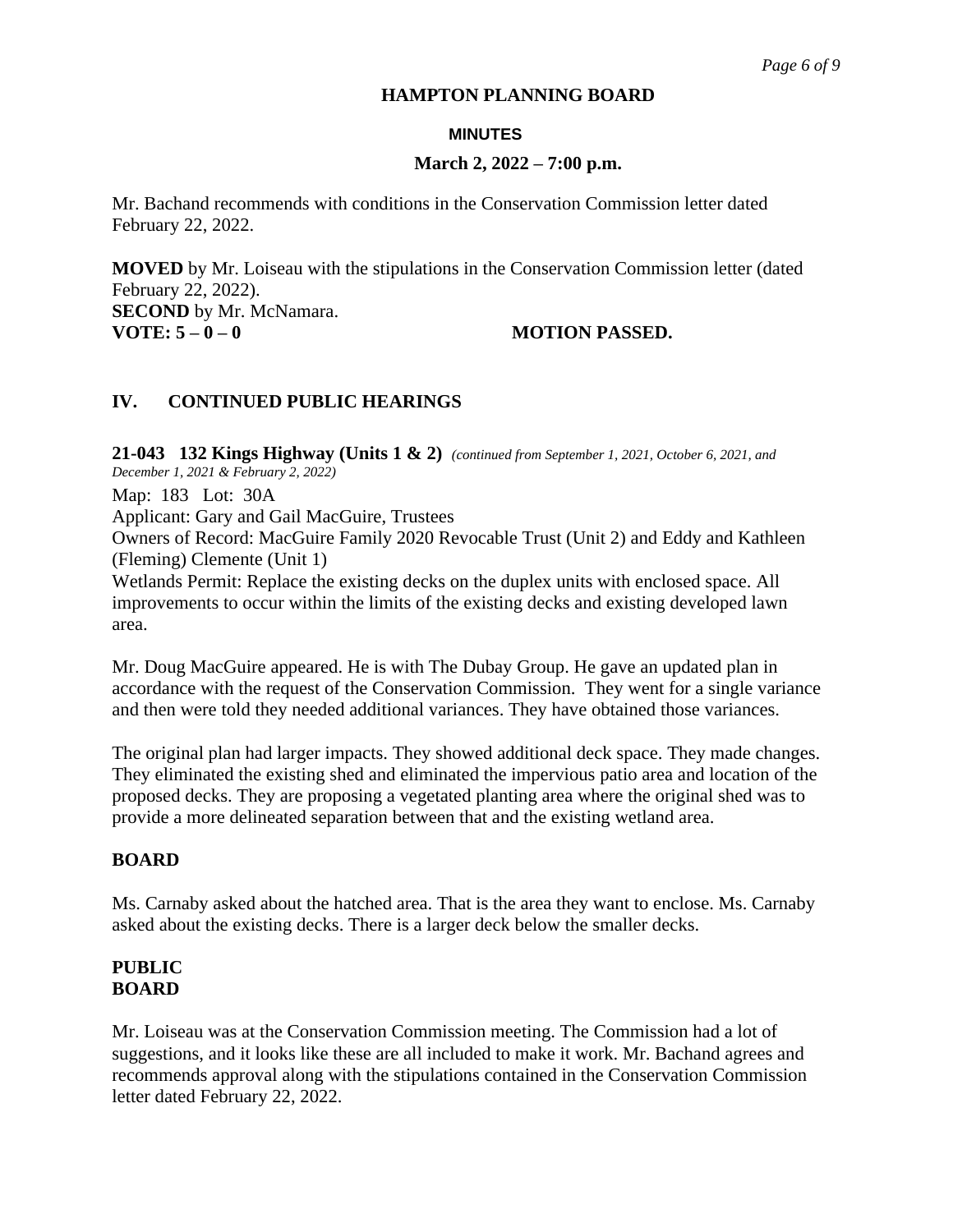### **MINUTES**

# **March 2, 2022 – 7:00 p.m.**

**MOTION** by Mr. Loiseau with stipulations in the Conservation Commission letter (dated February 22, 2022). **SECOND** by Mr. Waddell. **VOTE:**  $5-0-0$  **MOTION PASSED.** 

# **V. CONSIDERATION OF MINUTES of February 2, 2022**

**MOVED** by Mr. McNamara to accept and approve the February 2, 2022 Minutes. **SECOND** by Mr. Loiseau. **VOTE:**  $5-0-0$  **MOTION PASSED.** 

# **VI. CORRESPONDENCE**

# **VII. OTHER BUSINESS**

# **RPC Technical Assistance Opportunity – Review and Propose Amendments to the Aquifer Protection Regulations**

Mr. Bachand discussed this back in October, he spoke with the Board about working with the RPC to review and amend the Aquifer Protection District Ordinance. The Board authorized him to provide a letter of support, which he did. He noted that the February 10<sup>th</sup> letter from Tim Roache, which the Board received, is connected to a different grant opportunity. However, the project purpose, intent, and deliverable product all remain the same as discussed in October. March 15<sup>th</sup> is the beginning of the project window, which goes through May 30<sup>th</sup>. It would then come for public hearings and adoption in 2023. Mr. Bachand asked if he can move forward on this. He believes the Conservation Commission is aware of this and feels the Commission should be involved.

**MOTION** by Mr. McNamara to move forward on this. **SECOND** by Ms. Carnaby.<br>**VOTE:**  $5 - 0 - 0$ **VOTE: 5 – 0 – 0 MOTION PASSED.**

#### **Temporary Transitional Outdoor Dining Permit Application for Private Property**

Mr. Bachand stated that on February  $2<sup>nd</sup>$ , the Board asked the Planning Office to put together a permit application for authorizing temporary outside dining. The Board of Selectmen discussed this subject also. Ms. Olivier and Mr. Bachand worked on this. We consulted with the Town Manager and other department heads. It has been prepared to be simple and straightforward. It will require administrative sign offs.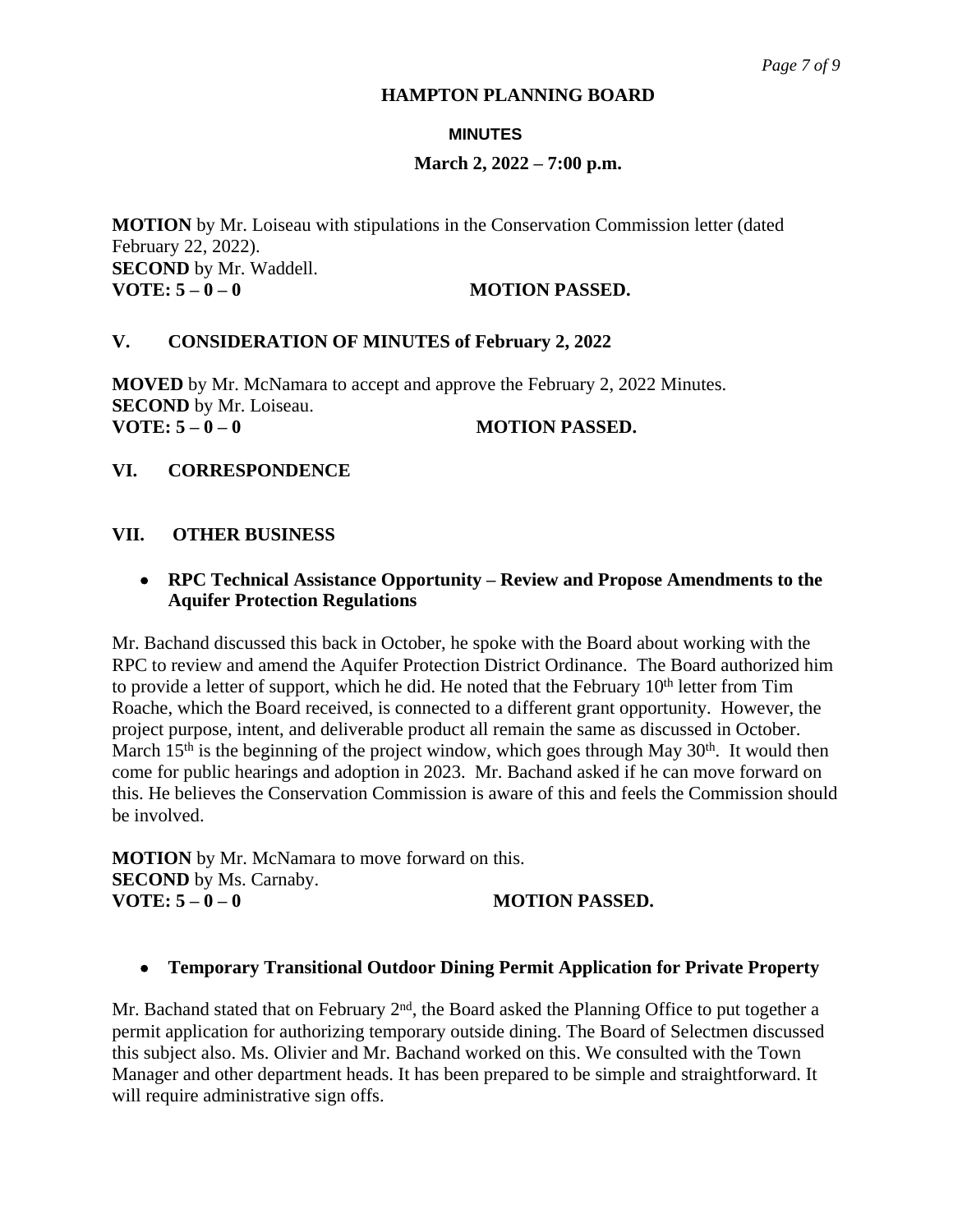#### **MINUTES**

#### **March 2, 2022 – 7:00 p.m.**

This application would be effective for the years 2022 and 2023. A more comprehensive process will be developed later. It (a permit approval) would only be good for one year, and this application is for private properties only. Permanent outside dining still needs site plan approval.

Mr. Bachand is looking for the Board to approve this for use during the years 2022 and 2023. This will be posted it on the Town website as well.

Mr. McNamara asked about taking over existing parking spaces. There will be a required plan (noted on last page of the application); with a hand-drawn layout of the site, so information will be shown.

Mr. Loiseau likes it. Will they get an actual permit was asked. There would be sign offs. We will maintain it in the Planning Office. Applicants could receive a copy. Could we put an expiration date on it was asked. This is good until the end of the given year; this already noted in the application.

Ms. Carnaby has questions. On the top of the second page. Will it be covered was asked. She made a grid to specify material and access points for getting under. That would be covered by the required drawings per Mr. Bachand. Mr. McNamara noted they do this for the seafood festival.

Ms. Carnaby discussed the general guidelines. Entertainment and annoying to people… This language was a carry-over from a prior Covid dining application per Mr. Bachand. She thinks it is unrealistic. Ms. Carnaby thinks that should be edited. Mr. Bachand will edit this item.

Ms. Carnaby was confused about the Selectmen only approving the alcohol portion. It was clarified that item goes through the Board of Selectmen.

**MOTION** by Mr. Waddell to accept the application for use (with the noted entertainment edit). **SECOND** by Mr. McNamara. **VOTE:**  $5-0-0$  **MOTION PASSED.** 

Mr. Bachand discussed 74 Island Path. The Condominium Site Plan and Wetlands Permit came before this Board. They have a closing scheduled for this Friday. There is landscaping and a paver driveway that still needs to be completed. The Planning Office received an \$18,000 cost estimate. Ms. Hale saw the letter with estimate. The Conservation Coordinator saw this as well. All work is to be done by July 30, 2022. June Kulokowski (Shannon Builders LLC) is the applicant. He recommends the Board accept an \$18,000 bond for this purpose.

**MOTION** by Mr. Waddell to accept the bond. **SECOND** by Ms. Carnaby. **VOTE:**  $5 - 0 - 0$  **MOTION PASSED.**